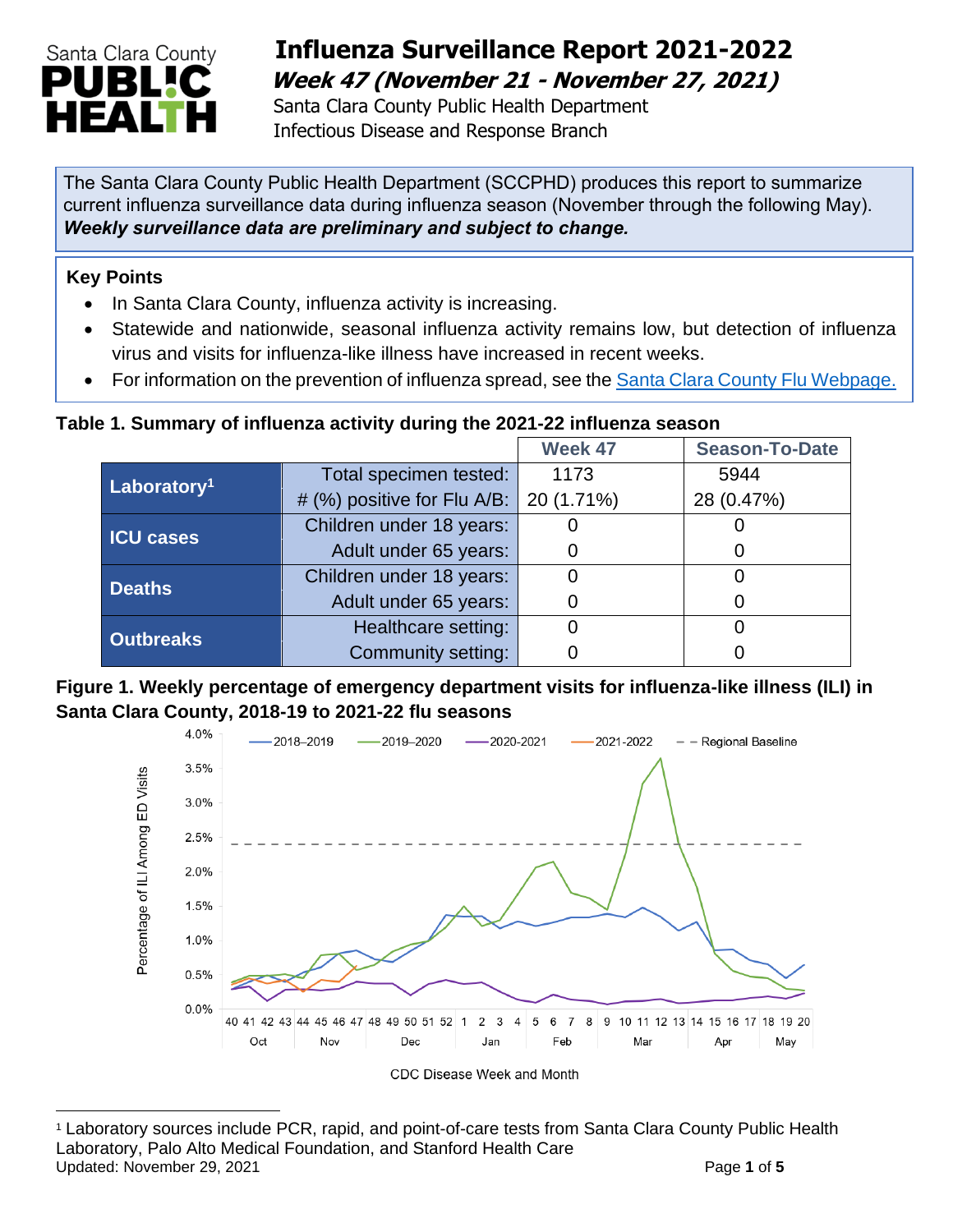

 Santa Clara County Public Health Department Infectious Disease and Response Branch

## **Influenza Virologic Surveillance**





CDC Disease Week and Month

<sup>&</sup>lt;sup>2</sup> Laboratory sources include PCR, rapid, and point-of-care tests from Santa Clara County Public Health Laboratory, Palo Alto Medical Foundation, and Stanford Health Care. Limitations of Figure 2 data include presence of out-of-jurisdiction cases, inability to subtype influenza by certain laboratories, and potential missed influenza cases tested by alternate laboratories in the county.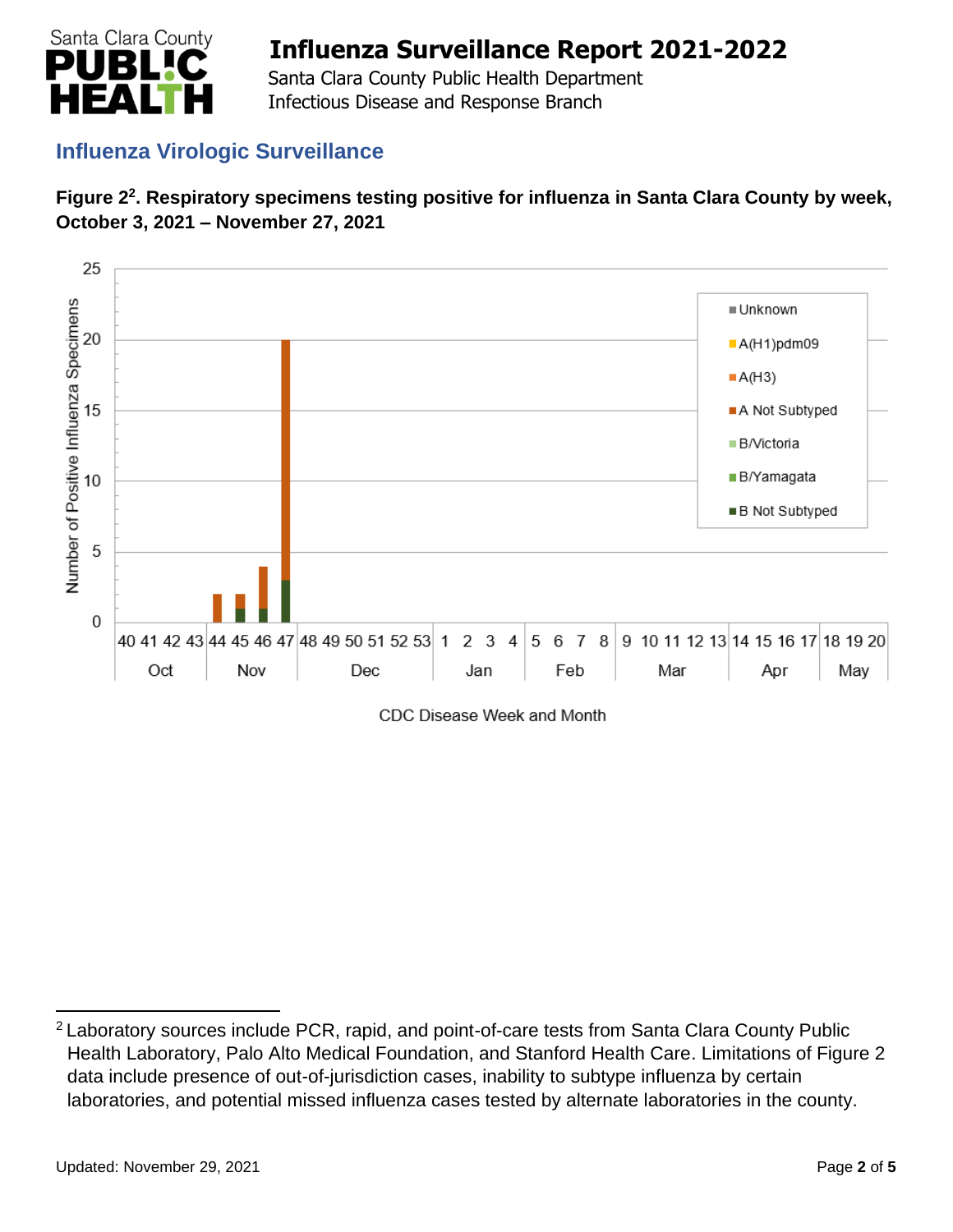

Santa Clara County Public Health Department Infectious Disease and Response Branch

## **Laboratory-Confirmed Influenza ICU Cases, Deaths, and Outbreaks**

As of November 27, 2021, no laboratory-confirmed influenza cases requiring ICU level care or influenza-associated deaths among persons under 65 years old were reported in Santa Clara County for the current flu season (Figure 3, Figure 4). Cases aged 65 years and older are not reportable. Additionally, no laboratory-confirmed influenza outbreaks have been reported in a healthcare or community setting for the 2021 – 2022 influenza season (Figure 5).

### **Figure 3 3 . Laboratory-confirmed influenza ICU cases and deaths among individuals aged 0-64 years by week of onset in Santa Clara County, October 3, 2021 – November 27, 2021**



CDC Disease Week and Month



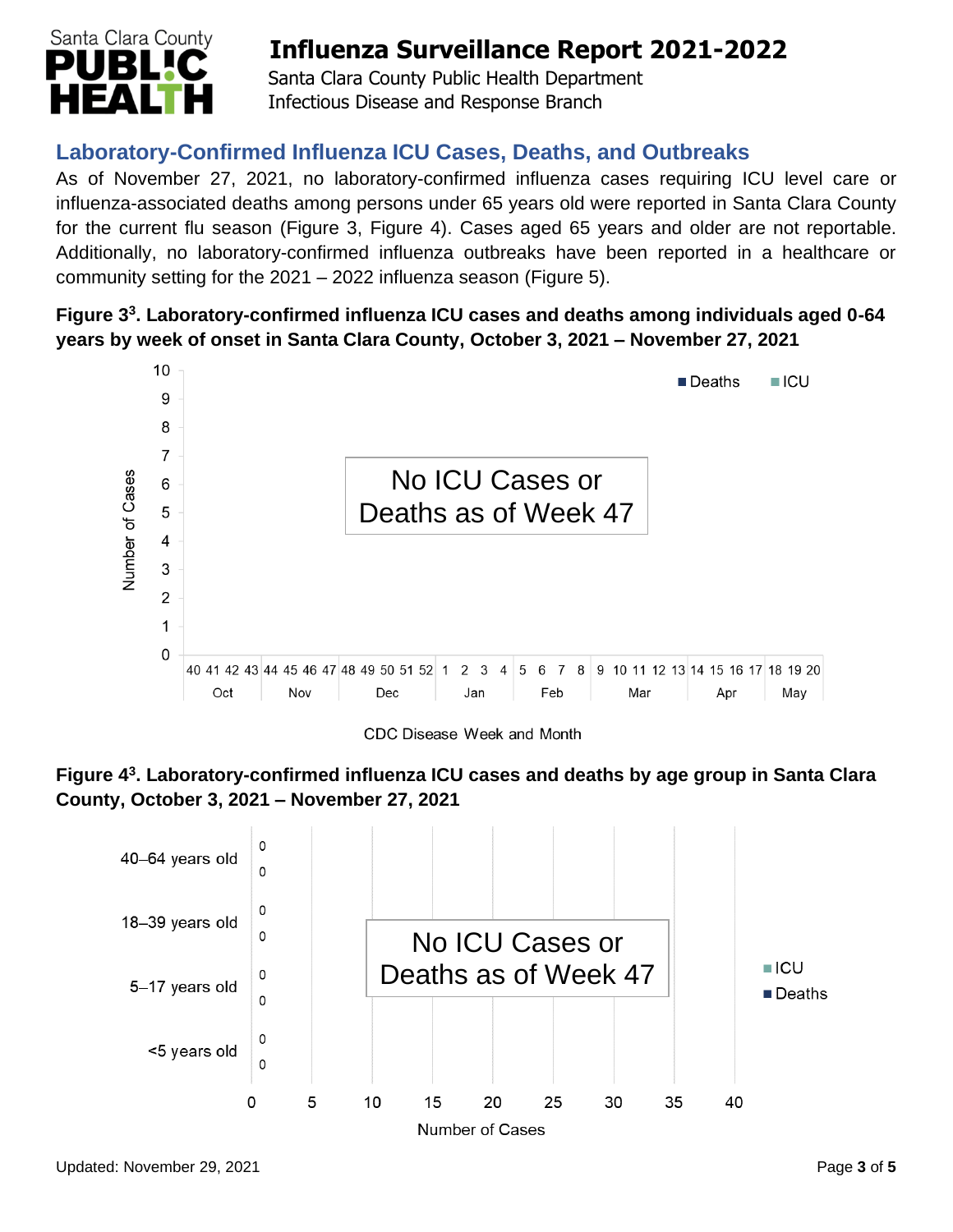

Santa Clara County Public Health Department Infectious Disease and Response Branch

### **Figure 5 3 . Laboratory-confirmed healthcare and community outbreaks by outbreak onset week in Santa Clara County, October 3, 2021 – November 27, 2021**



### **Statewide and Nationwide Influenza Surveillance**

|                                      |                                                                                                                                                                   | <b>CALIFORNIA4</b>    |         | <b>UNITED STATES</b>  |  |
|--------------------------------------|-------------------------------------------------------------------------------------------------------------------------------------------------------------------|-----------------------|---------|-----------------------|--|
|                                      | Week 45                                                                                                                                                           | <b>Season-To-Date</b> | Week 46 | <b>Season-To-Date</b> |  |
| Season influenza activity            | Sporadic; Remains low, but the number of influenza<br>virus detections by public health laboratories and<br>patient visits for ILI have increased in recent weeks |                       |         |                       |  |
| <b>Predominant Virus Circulating</b> | N/A                                                                                                                                                               | N/A                   | Flu A   | Flu A                 |  |
| # of Flu-Coded Deaths                | 0                                                                                                                                                                 |                       | 6       | 57                    |  |
| # of Flu-Associated Pediatric Deaths | 0                                                                                                                                                                 | Ω                     |         | O                     |  |

For more information, visit the [CDPH Influenza Webpage](http://www.cdph.ca.gov/Programs/CID/DCDC/Pages/Immunization/Influenza.aspx) and the CDC U.S. Influenza Surveillance [Webpage.](http://www.cdc.gov/flu/weekly/)

<sup>&</sup>lt;sup>3</sup> The source for Figures 3, 4, and 5 is the California Reportable Diseases Information Exchange (CalREDIE) system. Data are provisional as of 11/29/2021.

Updated: November 29, 2021 **Page 1** of 5  $4$  The next CDPH Influenza Report will not be available until 12/3/21.